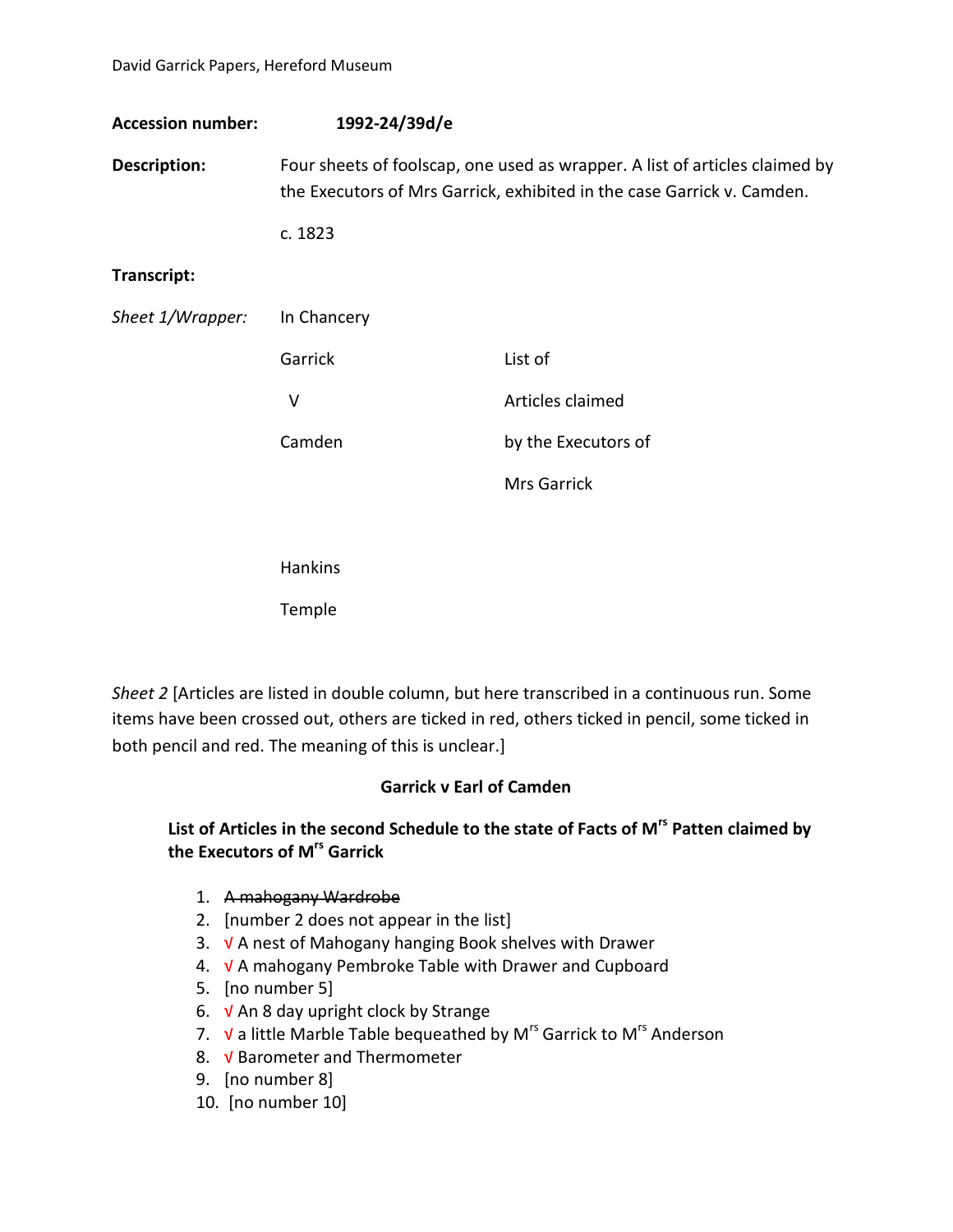- 11. √ Bill Box
- 12. V Hand Screen
- 13. Dressing case
- 14. Mahogany Strong box
- 15. Cupboard with two Drawers
- 16. √ Two Deal Wash hand Stands
- 17. V Reading Desk ink Stand and Combtray
- 18. V Two Hearth Rugs
- 19. 2 Tripods
- 20. √ 2 Stools
- 21. V Deal washhand Stand and 2 cupboards
- 22.  $V$  wainscot Table with Drawer
- 23. √ 6 Fire Screens
- 24. 2 Japanned Pedastals
- 25. √ Sundry Trussells
- 26. √ A Bedstead
- 27. V A Beating Horse
- 28. √ 3 folding Linen Horses
- 29.  $V$  A Mahogany Cloaths Chest
- 30.  $\sqrt{ }$  Three Bedside Carpets and a piece of Carpet 2 yards by 1  $\frac{1}{2}$
- 31.  $∨$  Old Bed Hangings and Curtains
- 32. An Egyptian Ewer
- 33. √ A vase of fluor Spar
- 34. Aa Frame and Plate of Glass
- 35. √ 2 Baize Table Covers
- 36. √ √ Lanthorn Cheese Toaster and Pattypans
- 37. √√ A coffee Pot
- 38. √ √ A Spice Box Bed pan and Canister
- 39. √ √ Sedan Chair
- 40. √√ An ottoman with the Initials M.G. worked thereon
- 41. √ √ Wire Fire Guard
- 42. √ √ tin Confectionary Case and Canister Venetian blind
- 43. √ √ 4 Flower Frames and 2 Vases
- 44. √ √ 2 Baize curtains
- 45. √ √ 2 Portfolio frames
- 46. √√ 3 Carriage boxes, 16 Coach Seats Boxes and Trunks
- 47. √ √ Cooking conjuror Steel Footman Nippers and Coffee Roaster
- 48. √ √ Rushlight Shade
- 49. √ √ 3 Sl Sashes and 2 small Boxes
- 50. √ √ Coffee Mill
- 51. √ √ Pair Brass Candlesticks, Tinder box and Hearth rug Sundry Small Baskets
- 52. √√ Net and Paper Hangings
- 53. √ √ 2 Horses nets pin Case and Curry Comb
- 54. √ √ A Pouch and some Irons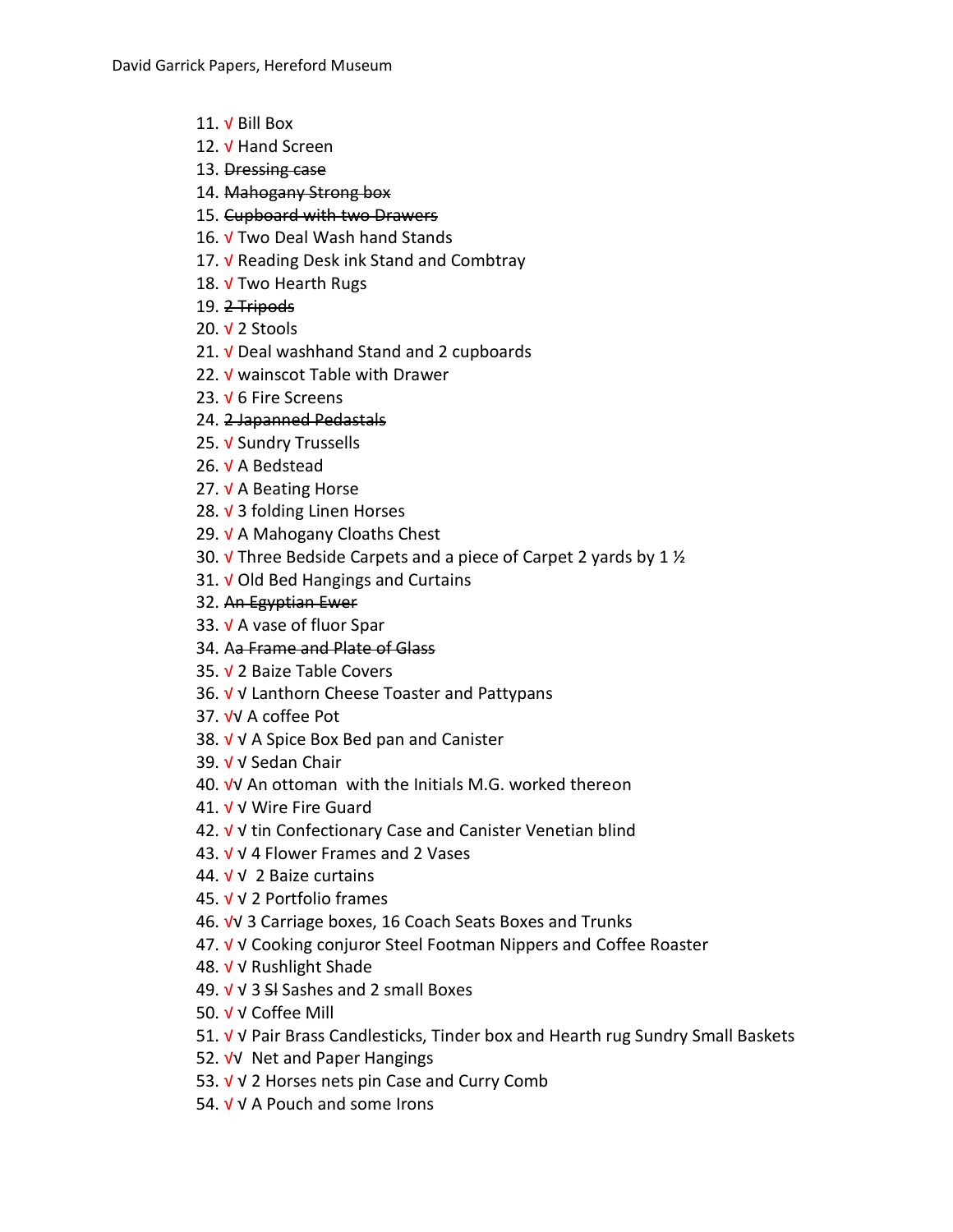- 55. √√ Some Deal and other Panels
- 56. √ √ Old Carvings and Net
- 57. √ √ 2 Cloaths Baskets
- 58. √ √ An Atlas & some Paper Hangings
- 59. √ √ Some Brass and Iron Rods
- 60. √ √ Sundry Pieces of Deal Mahogany and some carved work
- 61. √ √ A Fowl Coop
- 62. √√ 11 Cushions
- 63. √ √ a Set of Ladies Garden Tools
- 64.  $V$  V 2 small oval japanned waiters
- 65. A mahogany box for 10 Bottles with ground Stoppers containing 9 bottles
- 66. √ √ A Tunbridge Ware Tea Chest, a painted √Box for Tea, a Tea Chest
- 67. √√ A Tunbridge Ware Box
- 68. √√ A small Orrery
- 69. √√ a small deal Box

## *Sheet 3*

### **Pictures & Frames**

### **Prints**

- 70. [no number 70]
- 71.  $\sqrt{2}$  Portrait of M<sup>r</sup> Garrick as Richard copy from Dance bequ[eathe]d by the Testator to M<sup>rs</sup> A Garrick
- 72. *V*V Portrait of M<sup>r</sup> Garrick without a wig by Zoffany
- 73. √√ The Virgin & Child said to be done by Veneziano
- 74. √√ 6 Oval prints Framed
- 75. *V*V A pair of [oval prints] Louis 16<sup>th</sup> & Marie Antoinette
- 76. √√ A small Picture by A. Bega

### **Gold Articles**

- 77. √ The gold Snuff box set with Diamonds presented by the King of Denmark
- 78. √ the gold Enamelled Snuff box presented by the Duke of Parma
- 79. √√ the Gold Enamelled repeater bequ[eathe]d to Evan Prothero Esq[uire]
- 80. √√ The small Gold Box used for keeping Sticking Plaster bequeathed to Dowager Lady Amhurst
- 81. [no 81]
- 82. [no 82]
- 83. A round gold mounted Enamelled Snuff Box
- 84. [no 84]
- 85. A pair of Gold Sleeve Buttons
- 86.  $V$  A gold Etui with diamond Button
- 87. √ A Gold ornamented Needle Case
- 88. √ A pair of Gold Earrings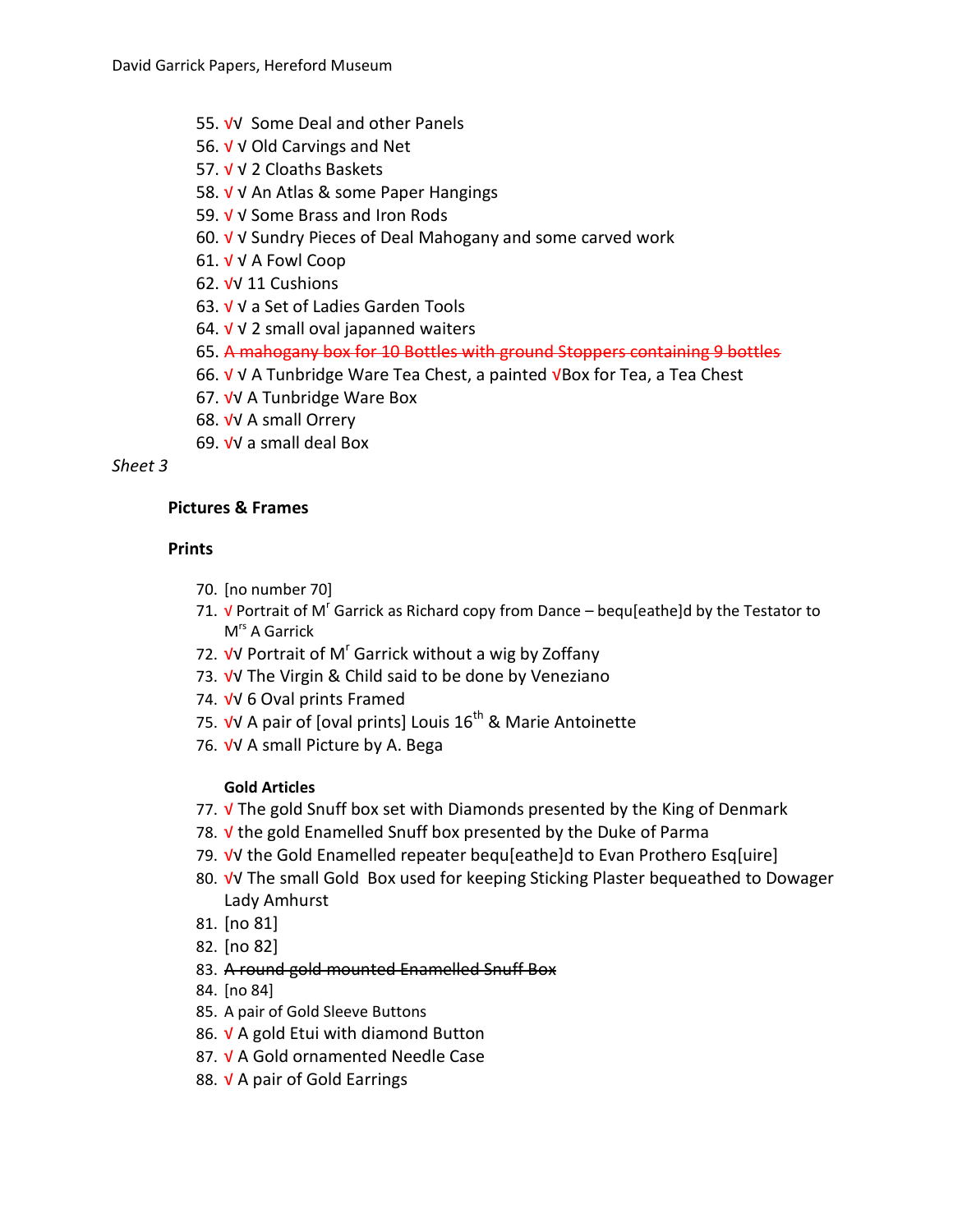## **Miniatures**

- 89.  $V$  Miniature of M<sup>r</sup> Garrick unset
- 90. V A miniature of a Child
- 91. V A miniature of a Gentleman

# **Ring**

**92.** √√ The Gold Antique Cameo Ring bequeathed to Sir W[illia]m Anson

102.√ A Gold Dog & Tree in Hair

103.√√ [A gold dog and tree?] with imitation of Diamonds

104.√√ [A gold dog and tree?] with cipher D.G. & Branches of Willow a Cypress

105.√√ [A gold dog and tree?] with small portrait head of a Gentleman 105 X Seven Mourning Rings

### **Seals**

- 111. √A red cornelian Seal Bird and Branch with handle being a whole figure of Shakespear [*sic*] in porcelain
- 113.  $\sqrt{5}$  Seals attached to a lady's Watch Chain & Hook

## **Snuff Boxes**

- 115.  $\sqrt{v}$  The Gilt Snuff box with Drawing of a boy & Bird bequeathed to M<sup>rs</sup> Anderson
- 119. √√ A Lady's Snuff box modern and found with snuff in it
- 122. √√ A Silver [snuff box]

### **Trinkets**

- 123. √√ a smelling Bottle in a Tortoise Shell Case
- 124. √√ A [smelling bottle] in Shagreen Case
- 125. √√ an egg shaped silver Essence Case
- 126. √√ An Essence Bottle with a gold Stopper & Chain
- 127. √√ A China Essence Bottle
- 128. √√ a Blue glass [essence bottle]

### *Sheet 4*

- 129. √√ Silver Vinegrette
- 130. √√ A Tortoise Shell tooth pick case
- 132. √√ A small Pocket Telescope
- 133. √√ A porcelain Shuttle in a Fish Skin Case
- 134. √√ A Brass Pen Cutter
- 135. √√ a small ink Stand silver stopper &c
- 137. √√ 2 pair of mother of pearl Earrings
- 138. √√ An Eye Glass
- 140. √√ An Etui with silver Instruments
- 141. √√ A compass
- 142. √√ Two Rosaries
- 143. √√ A Silver Religious ornament used as a Locket I.H.S. &c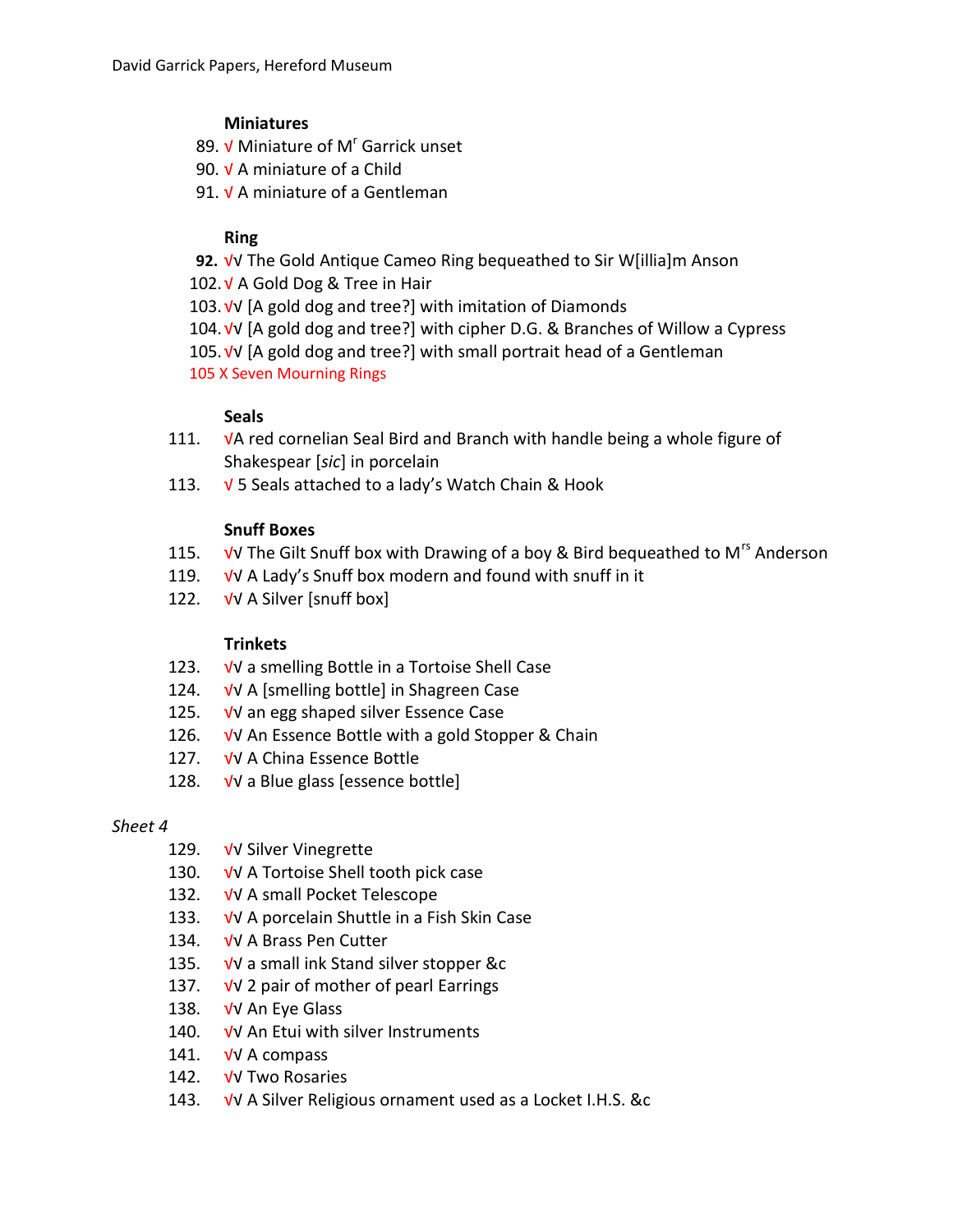- 144. √√ an Agate Needle Case
- 145. √√ A paper box for Essevrees [?], head of a Pope
- 146. √√ Bronze yard measure
- 147. √√ Locket crucifix
- 148. √√ Ivory thimble case
- 149. √√ blue Glass Locket shape of a Heart
- 152. √√ 2 pair paste Ear Rings
- 156. √√ 2 Metal Hooks for Lady's Watch
- 157. √√ A Brocade purse
- 158. √√ 2 Small Lockets & Sundry Buttons
- 160. √√ a piece of Otahetian cloth
- 161. √√ Old silver ornaments which appear to have cont[aine]d Jewels or paste
- 163. √√ The pair of gloves which were Shakespeare's delivered to M<sup>rs</sup> Siddons to whom they were bequeathed by  $M<sup>r</sup>$  Garrick
- 165. √√ A Guitar
- 166. √√ A Box with Colours
- 167. √√ Sundry Bristol diamonds pebbles & Agates

## **Coins**

- 168. √√ A Guinea piece William & Mary
- 169.  $\sqrt{V}$  [A guinea piece] George 2<sup>d</sup>
- 170.  $\sqrt{V}$  2 Guinea pieces George 2<sup>d</sup>
- 171. √√ A Gu[ine]a Queen Anne
- 172.  $\sqrt{v}$  crown Charles 2<sup>d</sup>
- 173.  $\sqrt{V}$  [Crown] Geo[rge] 2<sup>d</sup>
- 174.  $\sqrt{V}$  [Crown] W[illia]m 3<sup>d</sup>
- 175. √√ ½ Crown William & Mary
- 176. √√ [1/2 Crown] Anne
- 177.  $\sqrt{V}$  [1/2 Crown] Geo[rge] 2<sup>d</sup>
- 178.  $\sqrt{V}$  5 shillings Geo[rge] 1<sup>st</sup>
- 179. √√ [5 Shillings] Elizabeth
- 180. √√ [5 shillings] Cromwell
- 181.  $\sqrt{v}$  4 sixpences Hen[ry] 8<sup>th</sup> Eliz[abeth] Geo[rge] 1<sup>st</sup> & 2<sup>d</sup>
- 182. √√ 11 pennies
- 183. √√ 1 twopenny piece
- 184. √√ Sundry Foreign Gold 7 Silver Coins
- 189.  $\sqrt{V}$  Medal of M<sup>r</sup> Garrick by Pingo
- 195. √√ Silver Gilt Medal of Jubilee at Stratford

### **Prints**

- 240. √√ The Politician by Hogarth
- 241. √√ 1 Prince Coburg
- 242. √√ 1 Princess Charlotte
- 243. √√ 3 Etchings Lutherbourg